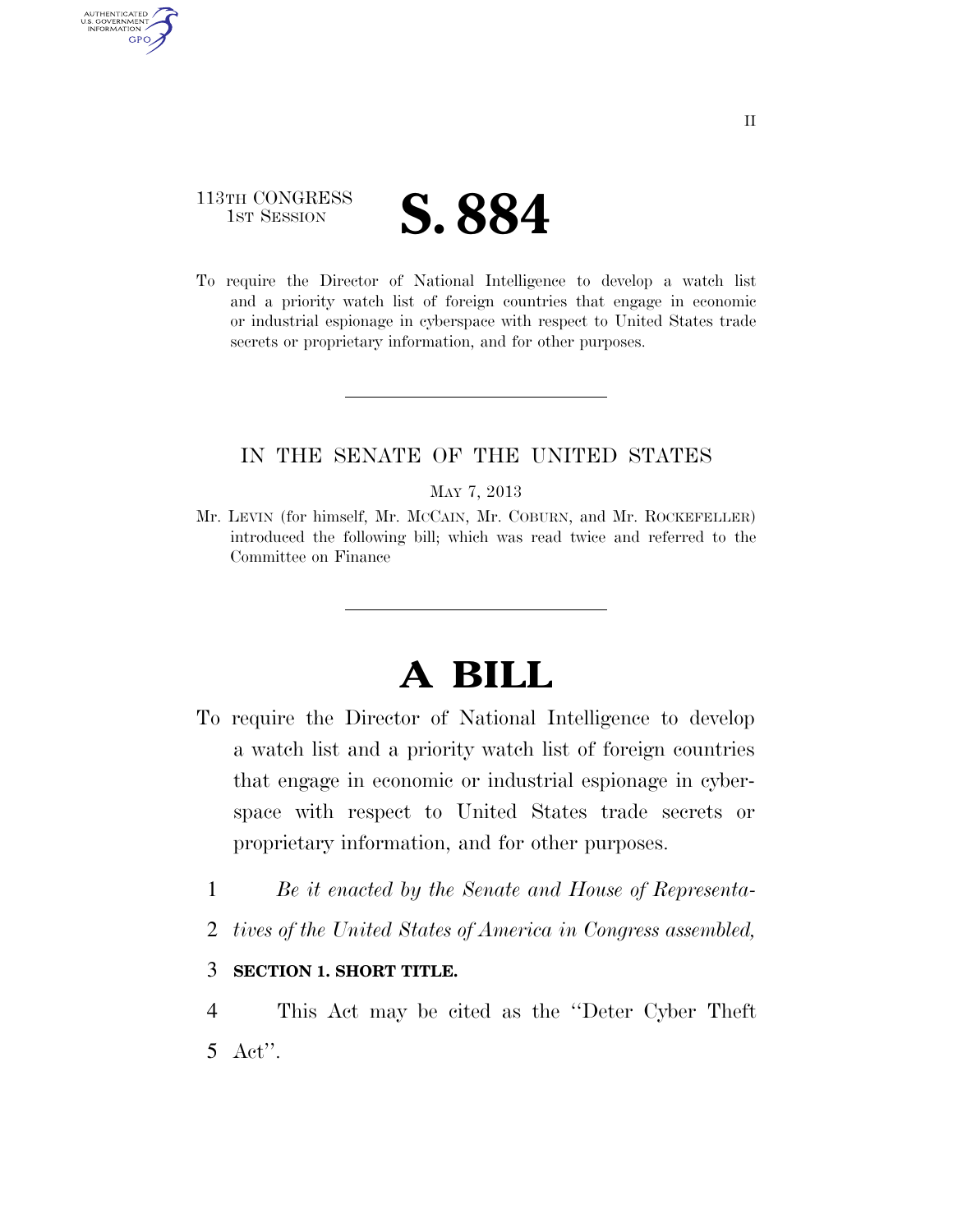| 1              | SEC. 2. ACTIONS TO ADDRESS FOREIGN ECONOMIC OR IN-    |
|----------------|-------------------------------------------------------|
| $\overline{2}$ | DUSTRIAL ESPIONAGE IN CYBERSPACE.                     |
| 3              | (a) REPORT REQUIRED.—                                 |
| $\overline{4}$ | $(1)$ IN GENERAL.—Not later than 180 days             |
| 5              | after the date of the enactment of this Act, and an-  |
| 6              | nually thereafter, the Director of National Intel-    |
| 7              | ligence shall submit to the appropriate congressional |
| 8              | committees a report on foreign economic and indus-    |
| 9              | trial espionage in cyberspace during the 12-month     |
| 10             | period preceding the submission of the report that—   |
| 11             | $(A)$ identifies—                                     |
| 12             | (i) foreign countries that engage in                  |
| 13             | economic or industrial espionage in cyber-            |
| 14             | space with respect to trade secrets or pro-           |
| 15             | prietary information owned by United                  |
| 16             | States persons;                                       |
| 17             | (ii) foreign countries identified under               |
| 18             | clause (i) that the Director determines en-           |
| 19             | gage in the most egregious economic or in-            |
| 20             | dustrial espionage in cyberspace with re-             |
| 21             | spect to such trade secrets or proprietary            |
| 22             | information (in this section referred to as           |
| 23             | "priority foreign countries");                        |
| 24             | (iii) technologies or proprietary infor-              |
| 25             | mation developed by United States persons             |
| 26             | that—                                                 |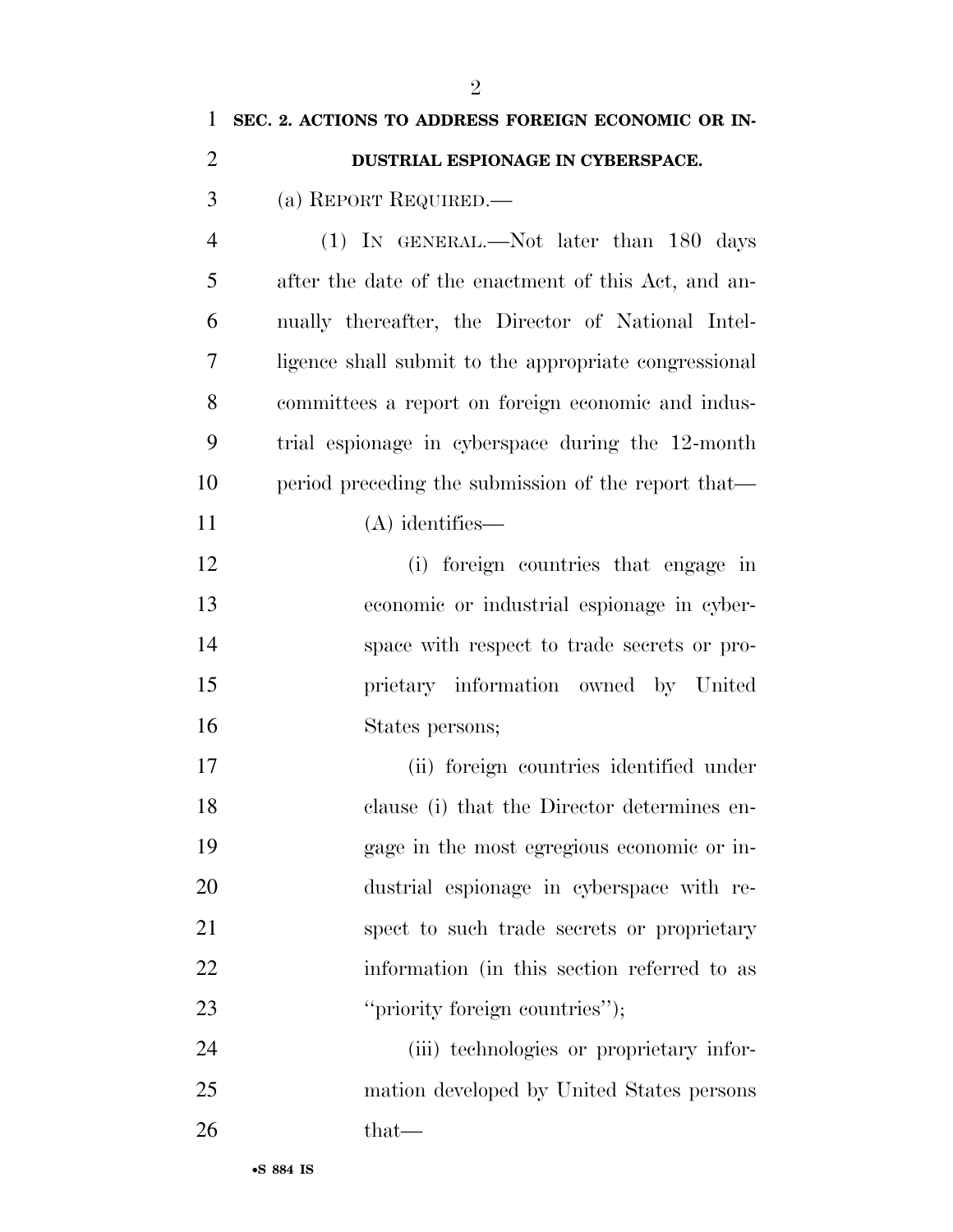| $\mathbf{1}$   | (I) are targeted for economic or                  |
|----------------|---------------------------------------------------|
| $\overline{2}$ | industrial espionage in cyberspace;               |
| 3              | and                                               |
| $\overline{4}$ | (II) to the extent practicable,                   |
| 5              | have been appropriated through such               |
| 6              | espionage;                                        |
| 7              | (iv) articles manufactured or other-              |
| 8              | wise produced using technologies or propri-       |
| 9              | etary information described in clause             |
| 10             | (iii)(II);                                        |
| 11             | (v) services provided using such tech-            |
| 12             | nologies or proprietary information; and          |
| 13             | (vi) foreign entities, including entities         |
| 14             | owned or controlled by the government of          |
| 15             | a foreign country, that request, engage in,       |
| 16             | support, facilitate, or benefit from the ap-      |
| 17             | propriation through economic or industrial        |
| 18             | espionage in cyberspace of technologies or        |
| 19             | proprietary information developed<br>$_{\rm by}$  |
| 20             | United States persons;                            |
| 21             | (B) describes the economic or industrial          |
| 22             | espionage engaged in by the foreign countries     |
| 23             | identified under clauses (i) and (ii) of subpara- |
| 24             | $graph(A);$ and                                   |
| 25             | $(C)$ describes—                                  |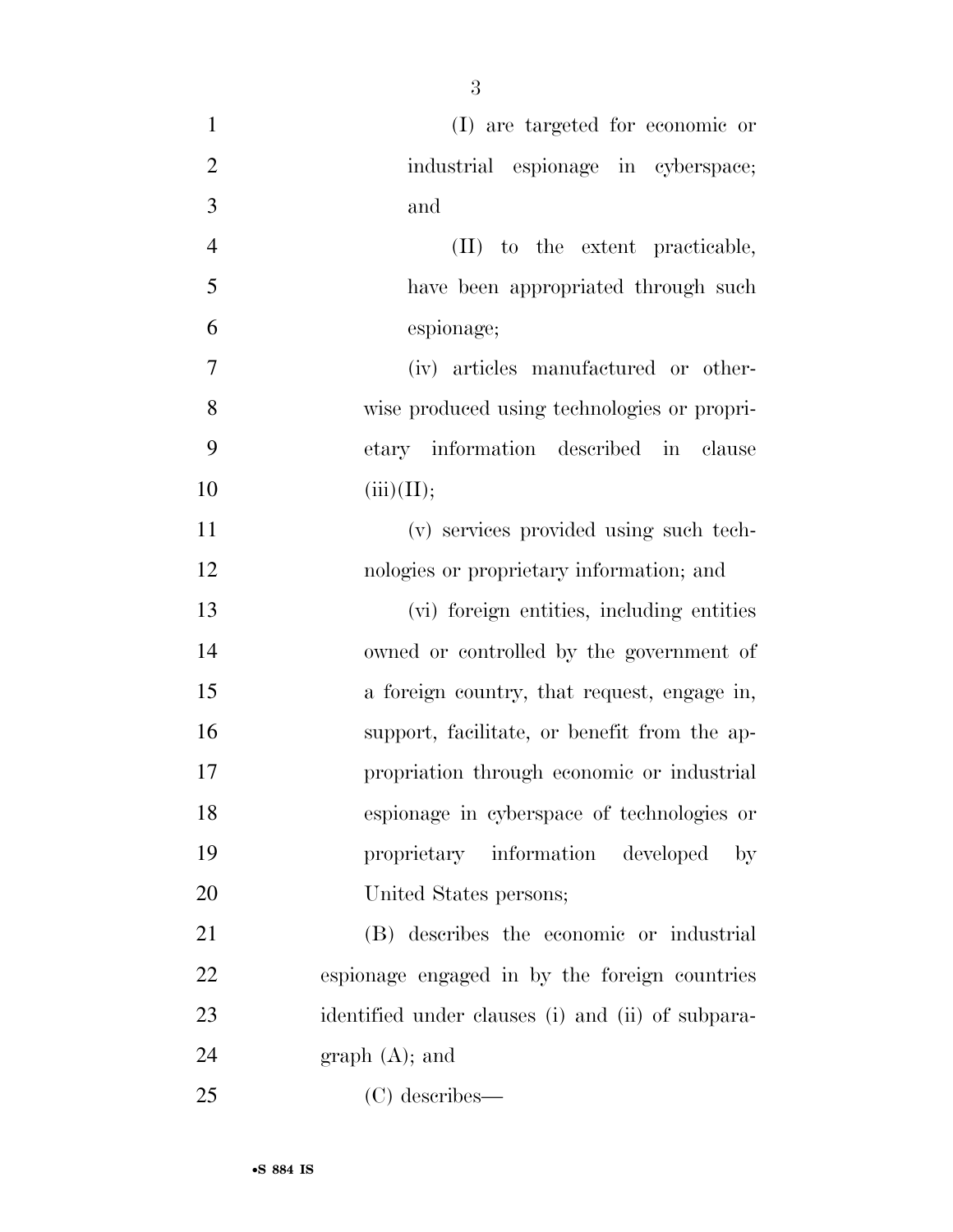| $\mathbf{1}$   | (i) actions taken by the Director and                    |
|----------------|----------------------------------------------------------|
| $\overline{2}$ | other Federal agencies to decrease the                   |
| 3              | prevalence of economic or industrial espio-              |
| $\overline{4}$ | nage in cyberspace; and                                  |
| 5              | (ii) the progress made in decreasing                     |
| 6              | the prevalence of such espionage.                        |
| 7              | (2) DETERMINATION OF FOREIGN COUNTRIES                   |
| 8              | ENGAGING IN ECONOMIC OR INDUSTRIAL ESPIONAGE             |
| 9              | IN CYBERSPACE.—For purposes of clauses (i) and           |
| 10             | (ii) of paragraph $(1)(A)$ , the Director shall identify |
| 11             | a foreign country as a foreign country that engages      |
| 12             | in economic or industrial espionage in cyberspace        |
| 13             | with respect to trade secrets or proprietary informa-    |
| 14             | tion owned by United States persons if the govern-       |
| 15             | ment of the foreign country—                             |
| 16             | (A) engages in economic or industrial espi-              |
| 17             | onage in cyberspace with respect to trade se-            |
| 18             | crets or proprietary information owned by                |
| 19             | United States persons; or                                |
| 20             | (B) facilitates, supports, fails to prosecute,           |
| 21             | or otherwise permits such espionage by—                  |
| 22             | (i) individuals who are citizens or resi-                |
| 23             | dents of the foreign country; or                         |
| 24             | (ii) entities that are organized under                   |
| 25             | the laws of the foreign country or are oth-              |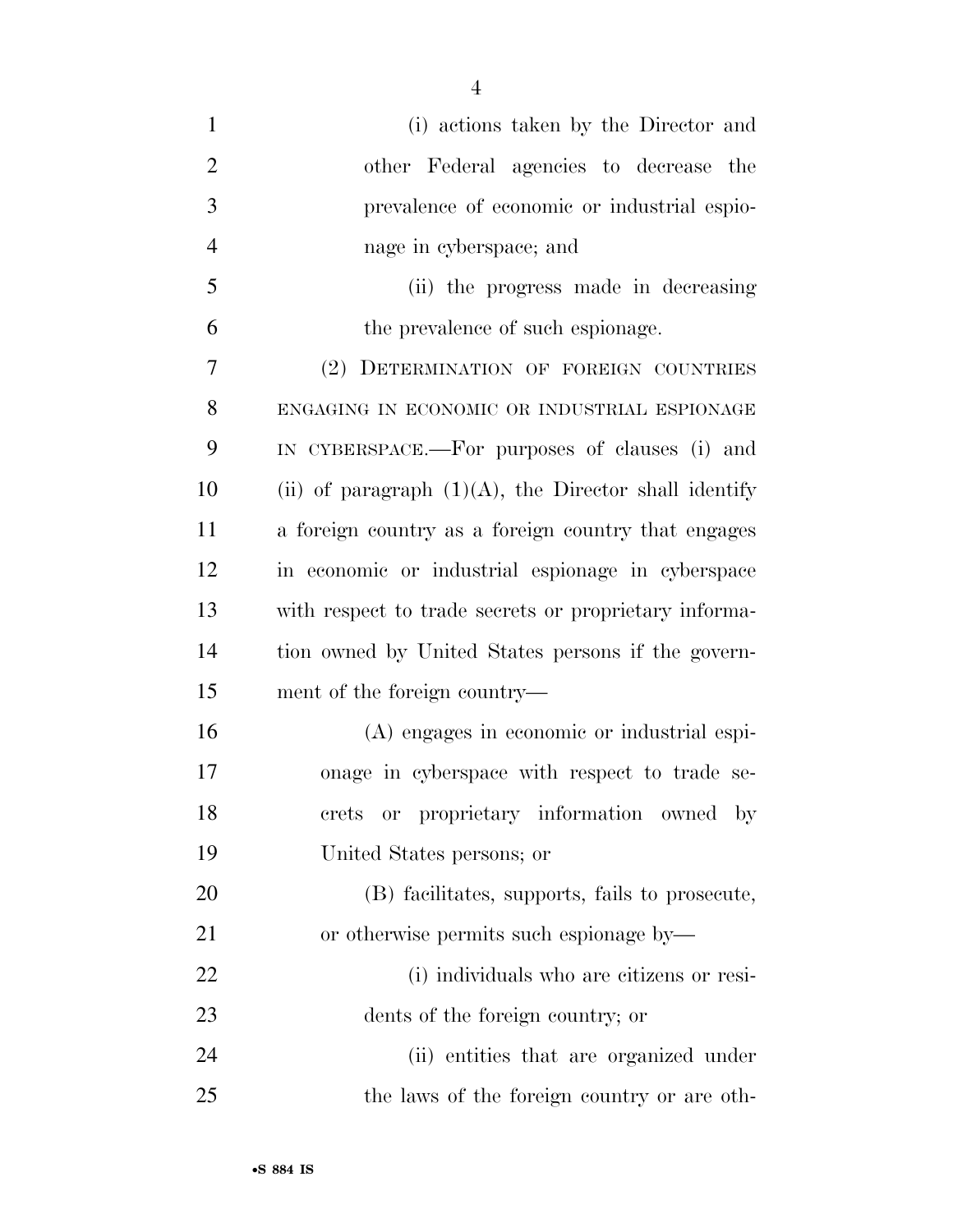| $\mathbf{1}$   | erwise subject to the jurisdiction of the                 |
|----------------|-----------------------------------------------------------|
| $\overline{2}$ | government of the foreign country.                        |
| 3              | (3)<br>PRIORITIZATION OF COLLECTION<br><b>AND</b>         |
| $\overline{4}$ | ANALYSIS OF INFORMATION.-The President shall              |
| 5              | direct the Director to make it a priority for the in-     |
| 6              | telligence community to collect and analyze informa-      |
| 7              | tion in order to identify articles described in clause    |
| 8              | (iv) of paragraph $(1)(A)$ , services described in clause |
| 9              | (v) of that paragraph, and entities described in          |
| 10             | clause (vi) of that paragraph.                            |
| 11             | (4) FORM OF REPORT.—Each report required                  |
| 12             | by paragraph (1) shall be submitted in unclassified       |
| 13             | form but may contain a classified annex.                  |
| 14             | (b) ACTION BY PRESIDENT.—                                 |
| 15             | (1) IN GENERAL.—Not later than 120 days                   |
| 16             | after each report required by subsection $(a)(1)$ is      |
| 17             | submitted, the President shall direct U.S. Customs        |
| 18             | and Border Protection to exclude from entry into          |
| 19             | the United States an article described in paragraph       |
| 20             | (2) if the President determines the exclusion of the      |
| 21             | article is warranted—                                     |
| 22             | (A) for the enforcement of intellectual                   |
| 23             | property rights; or                                       |
| 24             | (B) to protect the integrity of the Depart-               |
| 25             | ment of Defense supply chain.                             |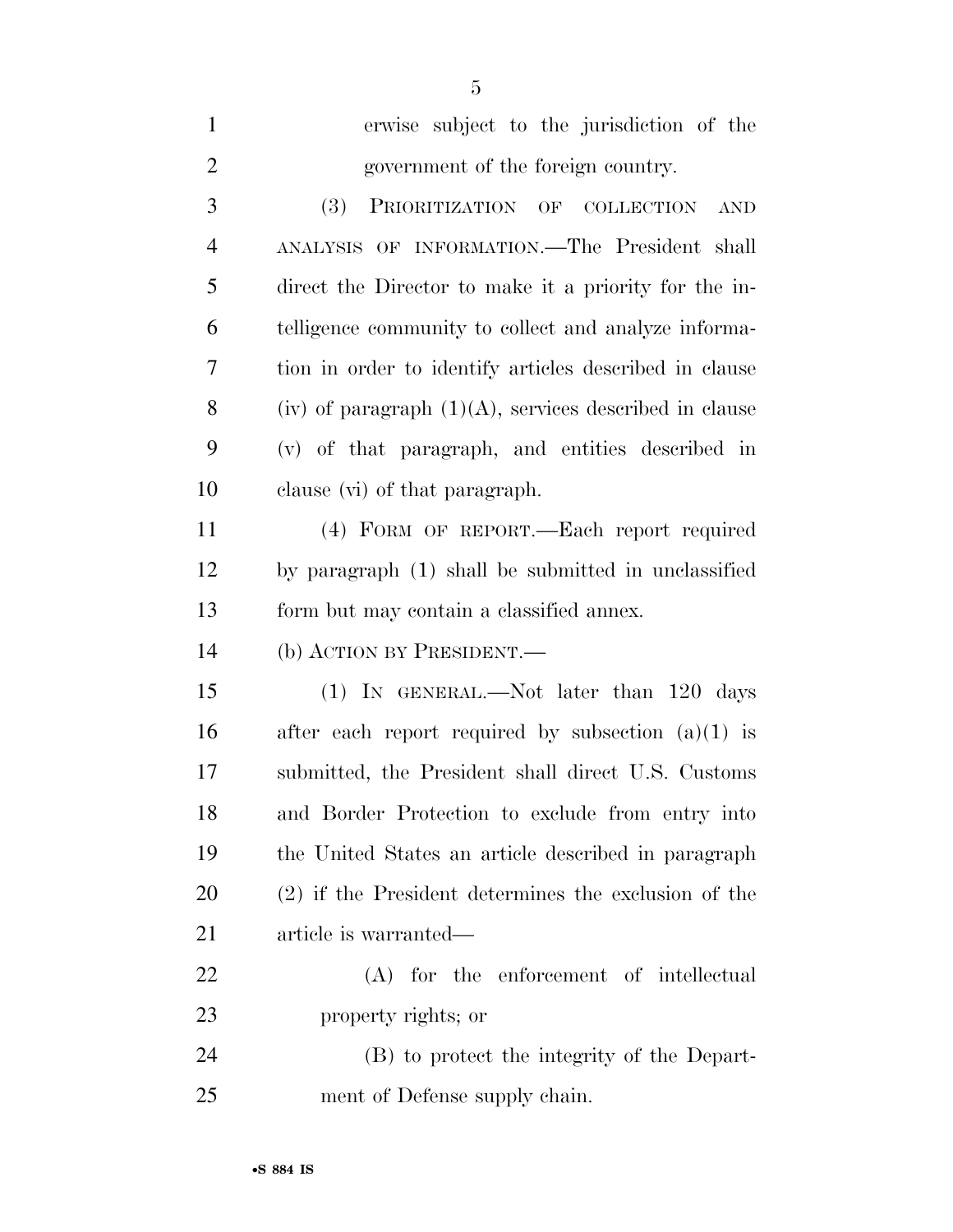| $\mathbf{1}$   | (2) ARTICLE DESCRIBED.—An article described              |
|----------------|----------------------------------------------------------|
| $\overline{2}$ | in this paragraph is an article—                         |
| 3              | identified under subsection<br>(A)                       |
| $\overline{4}$ | (a)(1)(A)(iv);                                           |
| 5              | (B) produced or exported by an entity                    |
| 6              | $that-$                                                  |
| $\overline{7}$ | (i) is owned or controlled by the gov-                   |
| 8              | ernment of a priority foreign country; and               |
| 9              | (ii) produces or exports articles that                   |
| 10             | are the same as or similar to articles man-              |
| 11             | ufactured or otherwise produced using                    |
| 12             | technologies or proprietary information                  |
| 13             | identified under subsection $(a)(1)(A)(iii)$ ;           |
| 14             | or                                                       |
| 15             | (C) produced or exported by an entity                    |
| 16             | identified under subsection $(a)(1)(A)(\dot{v})$ .       |
| 17             | CONSISTENCY WITH INTERNATIONAL AGREE-<br>(e)             |
|                | 18 MENTS.—This section shall be applied in a manner that |
| 19             | is consistent with the obligations of the United States  |
| 20             | under international agreements.                          |
| 21             | (d) DEFINITIONS.—In this section:                        |
| 22             | (1) APPROPRIATE CONGRESSIONAL COMMIT-                    |
| 23             | TEES.—The term "appropriate congressional com-           |
| 24             | mittees" means—                                          |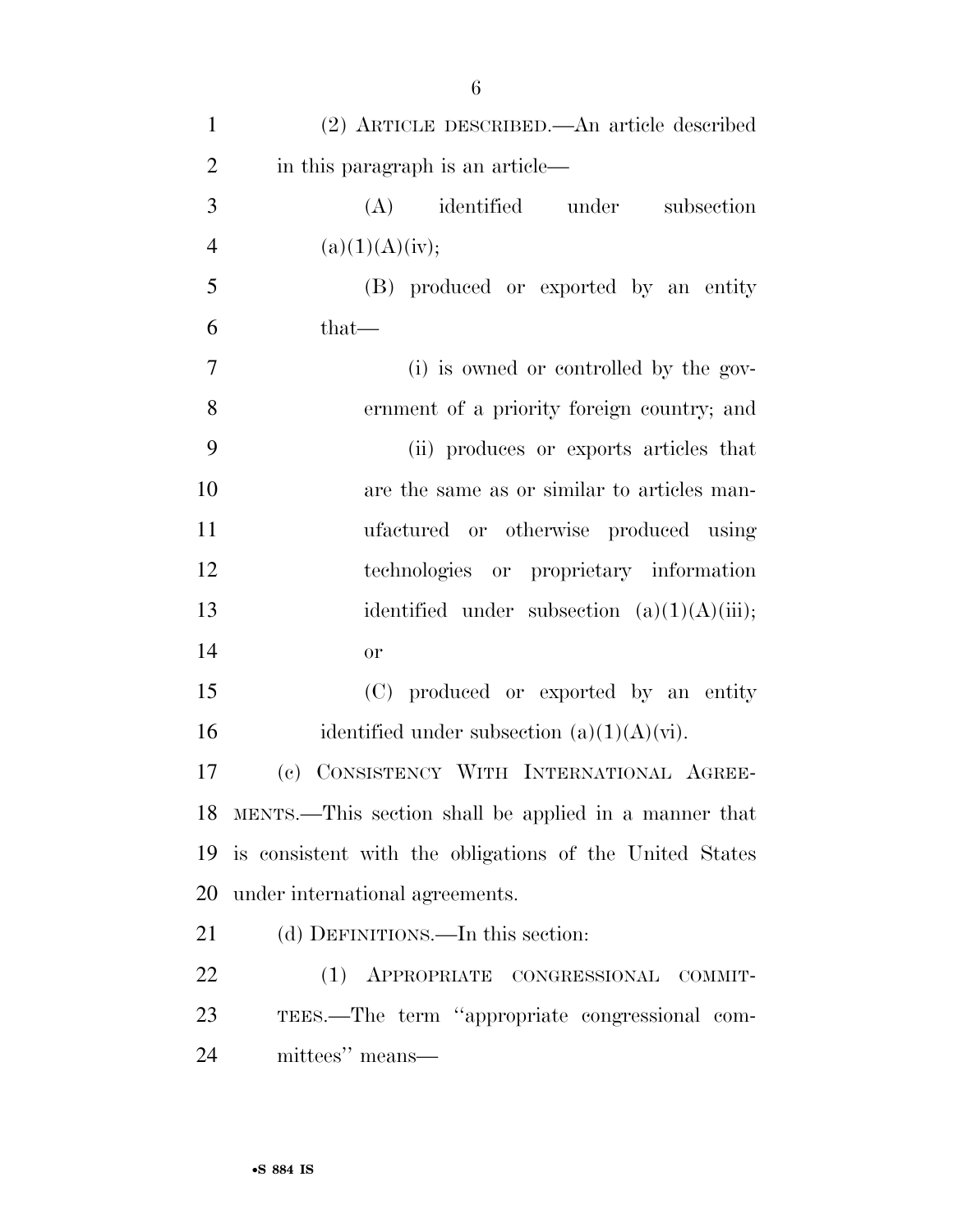| $\mathbf{1}$   | (A) the Committee on Armed Services, the           |
|----------------|----------------------------------------------------|
| $\overline{2}$ | Committee on Homeland Security and Govern-         |
| 3              | mental Affairs, the Committee on Finance, the      |
| $\overline{4}$ | Committee on Foreign Relations, and the Select     |
| 5              | Committee on Intelligence of the Senate; and       |
| 6              | (B) the Committee on Armed Services, the           |
| $\overline{7}$ | Committee on Homeland Security, the Com-           |
| 8              | mittee on Foreign Affairs, the Committee on        |
| 9              | Ways and Means, and the Permanent Select           |
| 10             | Committee on Intelligence of the House of Rep-     |
| 11             | resentatives.                                      |
| 12             | (2) CYBERSPACE.—The term "cyberspace"—             |
| 13             | (A) means the interdependent network of            |
| 14             | information technology infrastructures; and        |
| 15             | (B) includes the Internet, telecommuni-            |
| 16             | cations networks, computer systems, and em-        |
| 17             | bedded processors and controllers.                 |
| 18             | (3) ECONOMIC OR INDUSTRIAL ESPIONAGE.-             |
| 19             | The term "economic or industrial espionage"        |
| 20             | means-                                             |
| 21             | (A) stealing a trade secret or proprietary         |
| 22             | information or appropriating, taking, carrying     |
| 23             | away, or concealing, or by fraud, artifice, or de- |
| 24             | ception obtaining, a trade secret or proprietary   |
| 25             | information without the authorization of the       |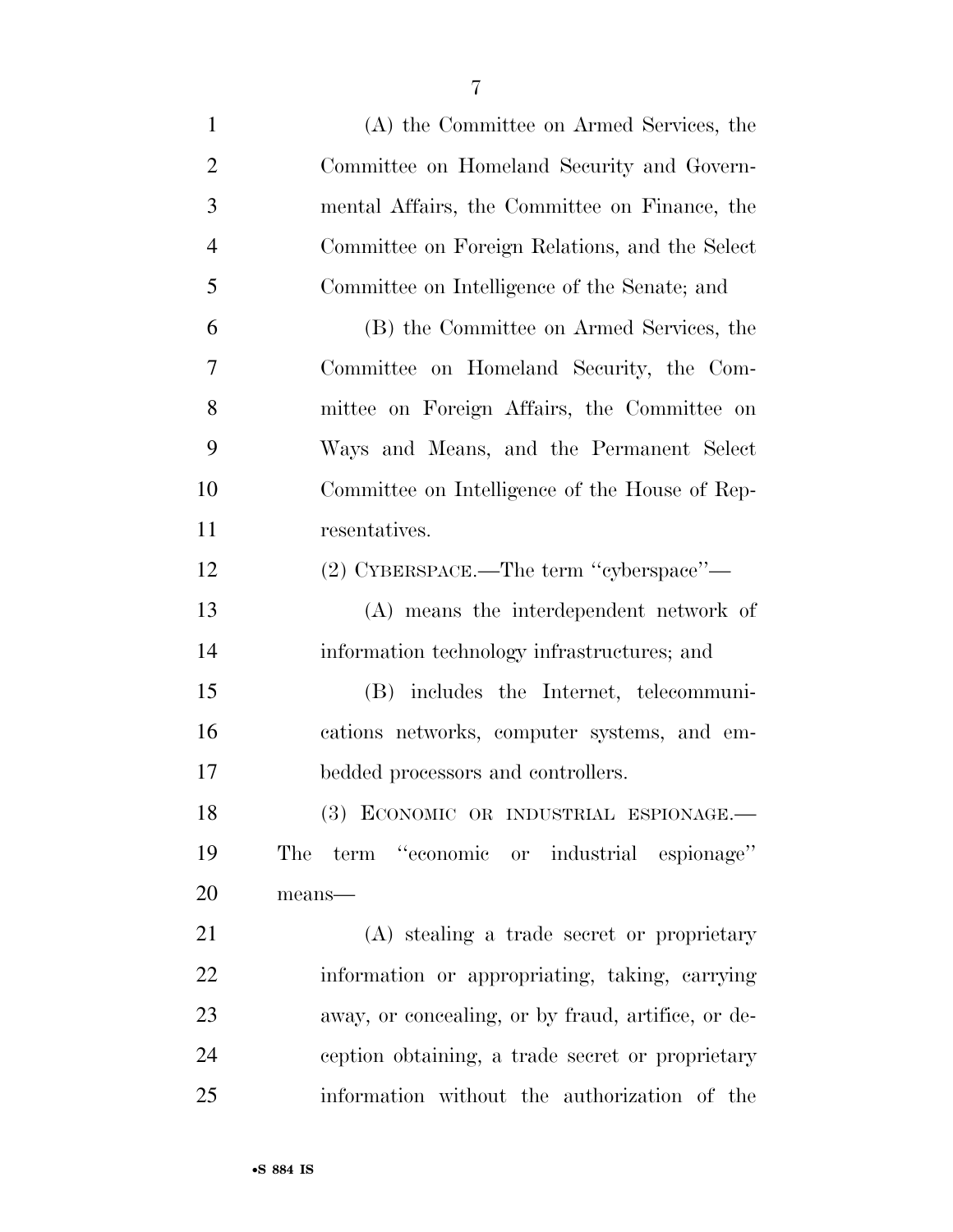owner of the trade secret or proprietary infor-mation;

 (B) copying, duplicating, downloading, uploading, destroying, transmitting, delivering, sending, communicating, or conveying a trade secret or proprietary information without the authorization of the owner of the trade secret or proprietary information; or

 (C) knowingly receiving, buying, or pos- sessing a trade secret or proprietary informa- tion that has been stolen or appropriated, ob- tained, or converted without the authorization of the owner of the trade secret or proprietary information.

 (4) INTELLIGENCE COMMUNITY.—The term ''intelligence community'' has the meaning given that term in section 3(4) of the National Security 18 Act of 1947 (50 U.S.C. 401a(4)).

19 (5) OWN.—The term "own", with respect to a trade secret or proprietary information, means to hold rightful legal or equitable title to, or license in, the trade secret or proprietary information.

 (6) PERSON.—The term ''person'' means an in-dividual or entity.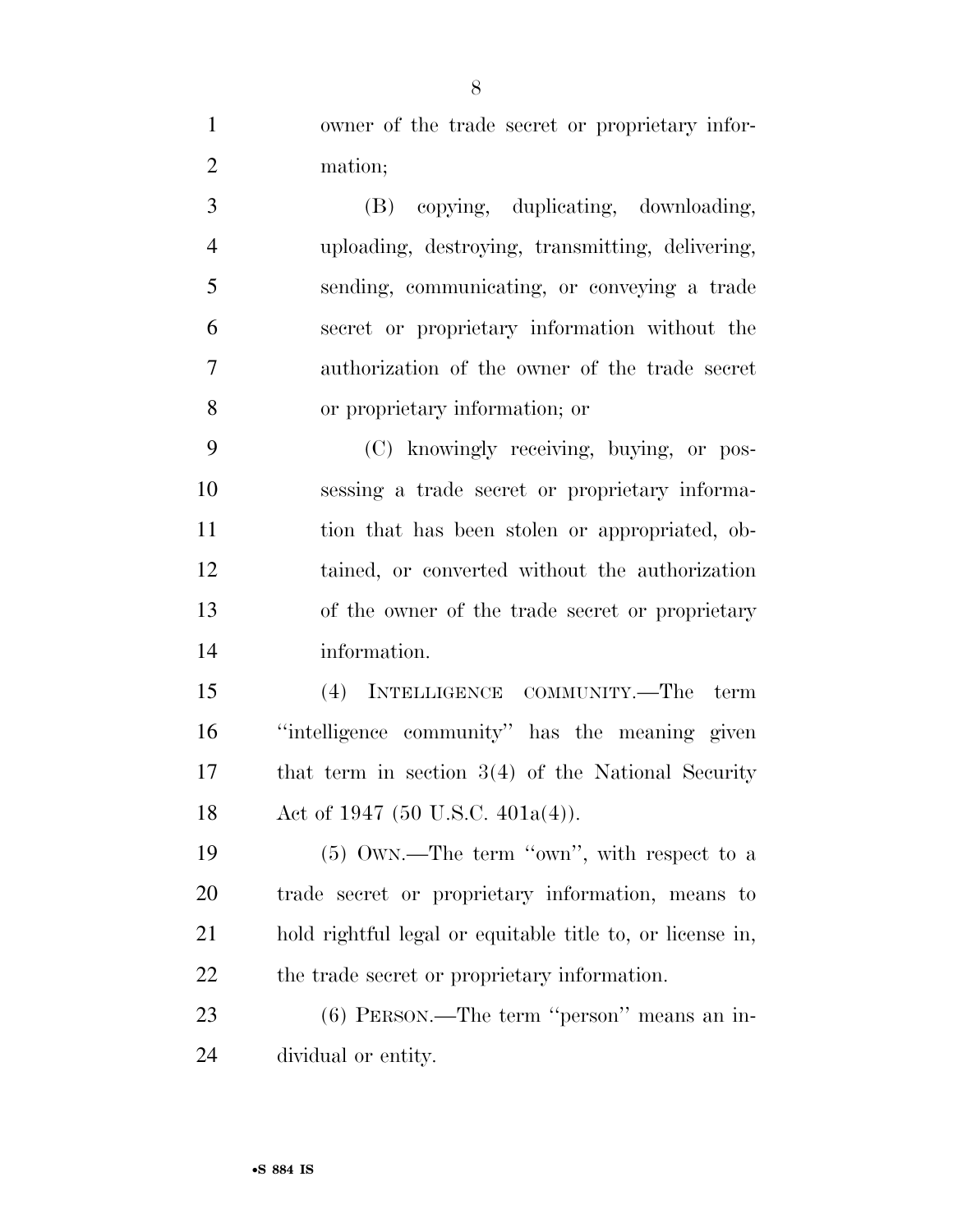| $\mathbf{1}$   | (7) PROPRIETARY INFORMATION.—The term                |
|----------------|------------------------------------------------------|
| $\overline{2}$ | "proprietary information" means competitive bid      |
| 3              | preparations, negotiating strategies, executive      |
| $\overline{4}$ | emails, internal financial data, strategic business  |
| 5              | plans, technical designs, manufacturing processes,   |
| 6              | source code, data derived from research and develop- |
| 7              | ment investments, and other commercially valuable    |
| 8              | information that a person has developed or obtained  |
| 9              | $if$ —                                               |
| 10             | (A) the person has taken reasonable meas-            |
| 11             | ures to keep the information confidential; and       |
| 12             | (B) the information is not generally known           |
| 13             | or readily ascertainable through proper means        |
| 14             | by the public.                                       |
| 15             | (8) TECHNOLOGY.—The term "technology" has            |
| 16             | the meaning given that term in section 16 of the Ex- |
| 17             | port Administration Act of 1979 (50 U.S.C. App.      |
| 18             | 2415) (as in effect pursuant to the International    |
| 19             | Emergency Economic Powers Act (50 U.S.C. 1701        |
| 20             | $et seq.$ ).                                         |
| 21             | $(9)$ TRADE SECRET.—The term "trade secret"          |
| 22             | has the meaning given that term in section 1839 of   |
| 23             | title 18, United States Code.                        |
| 24             | (10)<br>UNITED STATES PERSON.—The<br>term            |
| 25             | "United States person" means—                        |